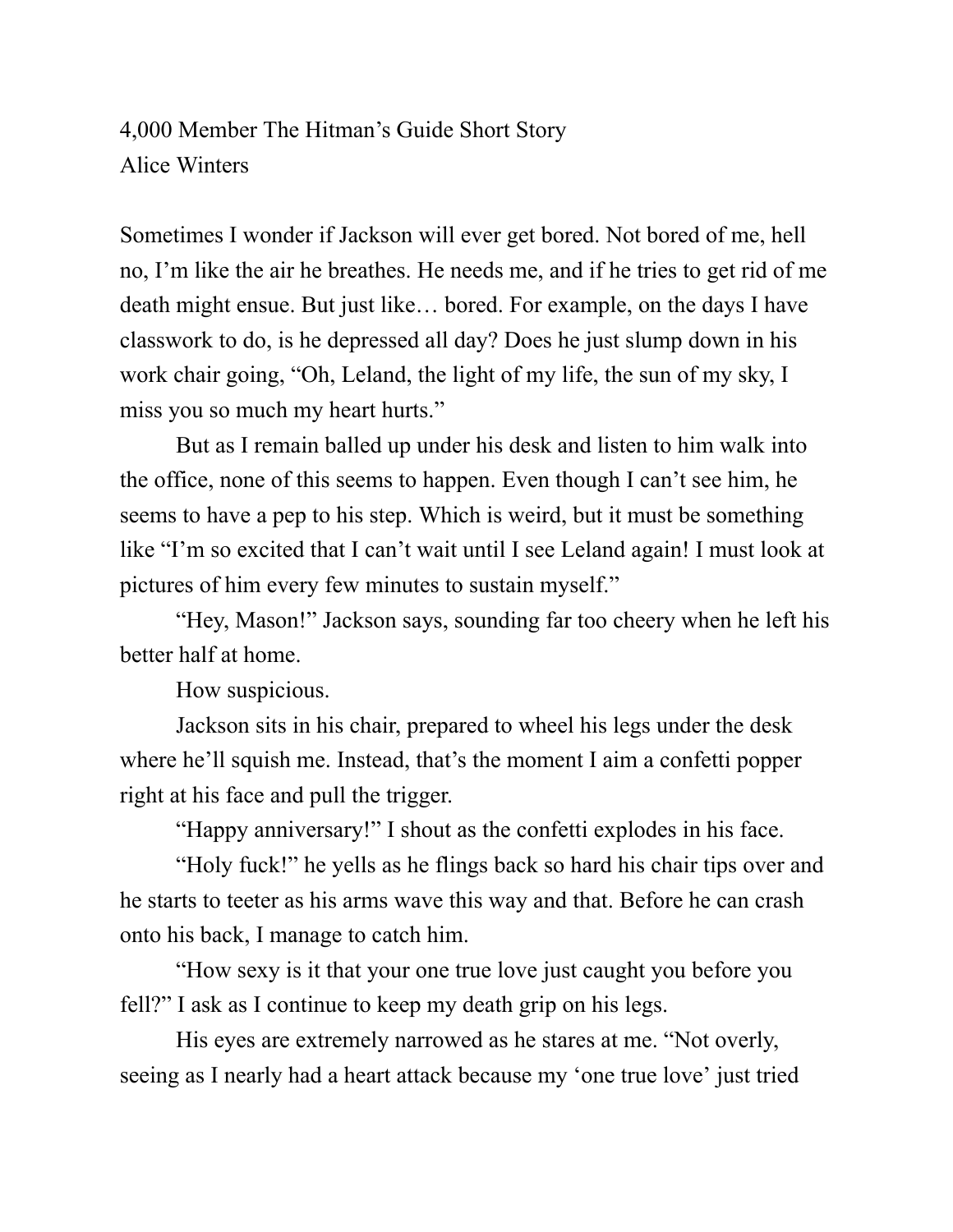killing me."

"Why'd you say 'one true love' that way? It was creepy. It was like you were an ancient grandpa who'd smoked half your life. 'One true love,'" I croak out, trying to mock him.

He stares at me, little speckles of confetti falling from his hair.

"I told Leland your fragile heart wouldn't handle it well," Mason says from where he's busy doing nothing, like usual.

"I forget you're old sometimes and can't handle surprises," I say as I help right him before sitting on the edge of his desk. "It's our one-year anniversary, and I thought we could do something exciting. Mason agreed to take your workload for the day so we could just have a great time together."

He gives me an amused look. "You planned all this?"

I beam at him. Clearly, he notes my dedication. "I did."

"Well, I'm absolutely terrified how the rest of the day will go if this is how the morning starts off."

"Don't be afraid," I urge him as I hold my hand out to him.

He warily stares at it, which is strange—extremely strange—but he eventually reaches out and takes it. "You sure you're good, Mason?"

"Yep. Have fun!" Mason says.

Jackson and I head toward the door and just as we pass through it, Jackson turns to me. "He's not going to be good."

"Noooo, he probably doesn't even know how to use his email."

"The other day he had to get a file for them to fill out and he couldn't find it anywhere."

I stare at him in disbelief. "Didn't we move those a month ago?" "Exactly."

We head out to Jackson's mistress, AKA his car, and get inside.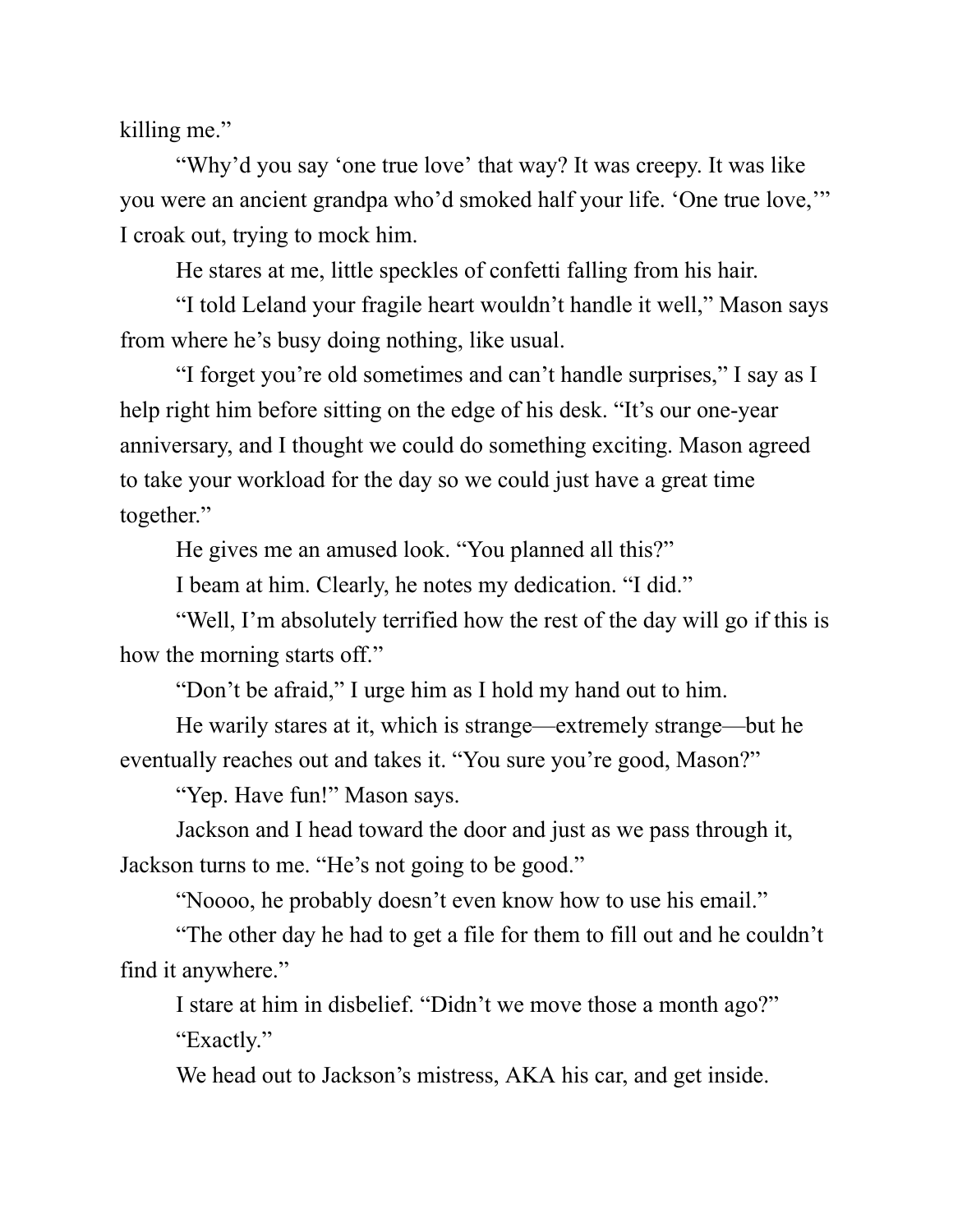"I'm almost scared to ask but what is the plan for the day?" he asks.

"Well… I thought I'd give in and let you decide. I figured we could do something you'd enjoy… like…" I try to think hard about this part. I've been thinking about it for a while and I'm still not positive what that possibly is. "Food."

"It's nine in the morning."

"What else do boring people do for a date? I mean… not boring people. 'Normal' people."

"How about we flip a coin?" Jackson says. "We can each say what we want to do first, we'll flip the coin, do that, and then after, we'll do what the other wants to do."

"I like that. Lady Luck is always on my side. How else would I have stumbled upon you hanging from the fence, ass right in line? Ass at first sight, as they say."

"No one says that."

"I do."

He shakes his head. "My pick would be a walk along the river. Your choice."

"A hitman test."

"Ah yes, a 'hitman test' is famously an anniversary activity."

"I thought so," I say, though it was just a joke. But even as a joke, it sounds strangely fun.

He flips the coin. "Call it."

"Heads."

He grabs the coin and flips it over. "Tails. Oh, hell yeah, baby. I mean… are you sure you don't mind me going first? I love you so much I'd  $\overline{\phantom{a}}$ "

"Let me go first?" I interrupt.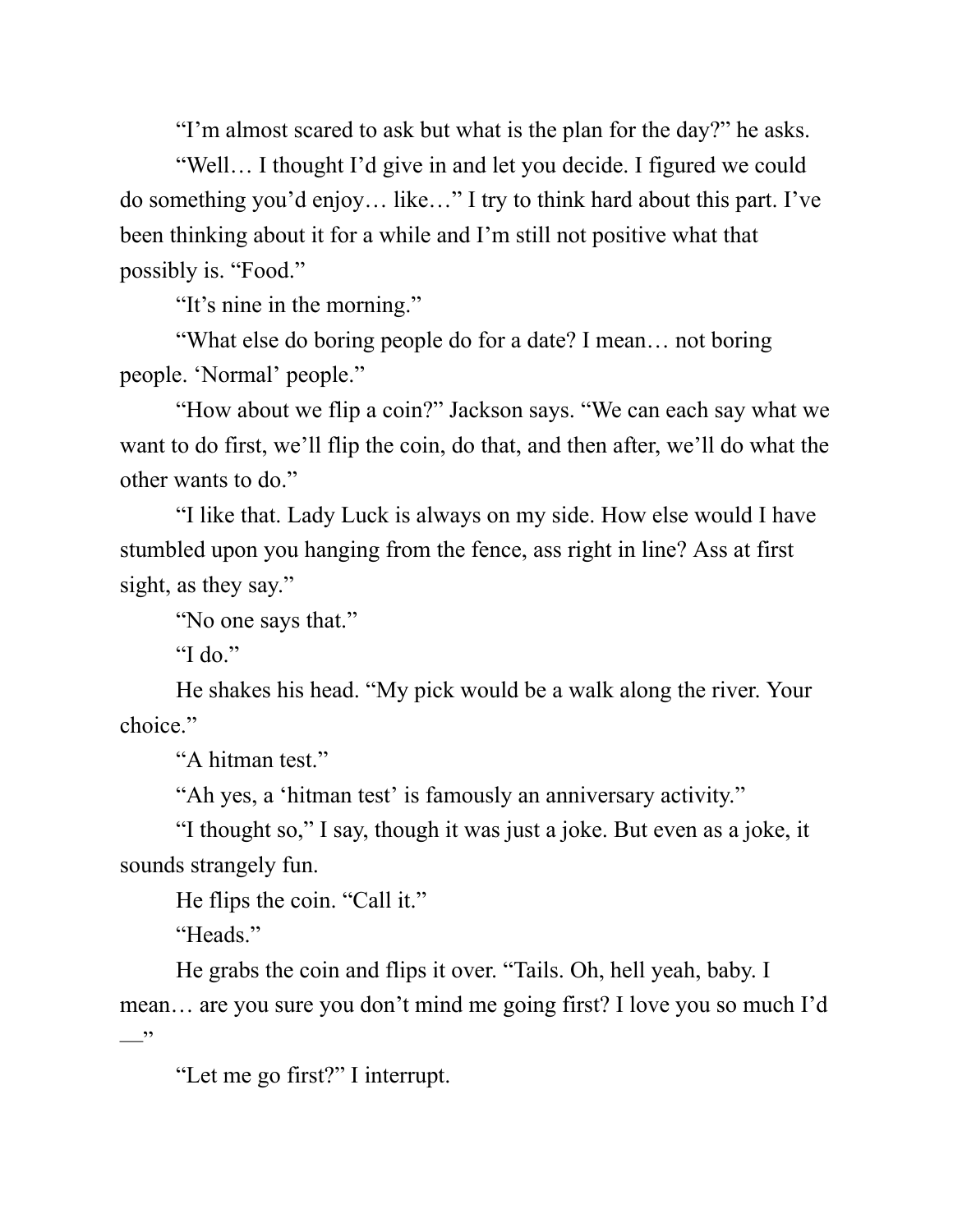He looks momentarily thoughtful. "Nah! Let me enjoy my last few minutes of normalcy before we do whatever insane thing you have planned."

"Fine, fine," I groan as he starts driving to the park. While he drives, my mind is turning, prepared to make this the best anniversary we've ever had… probably since this is our first.

When we arrive at the park, there are already some people out and about with small kids, but it's not too busy seeing as it's a weekday.

"Alright, because I love you so much, I'm going to let you go first," he says. "I'm going to be honest, it's just that I want to get it over with. I'm actually kind of nervous about this… 'hitman test.'"

Okay… the hitman test was a joke, but I can't let him know that.

Jackson takes a deep breath and gives me a confident look. "I'm prepared! I have spent a year with you preparing for this exact moment."

I stare at Jackson wondering what's wrong with him but also positive I can't pass up an opportunity to make him do something ridiculously fun.

"Okay, I've got it," I say. "Follow me."

I head over to the playground where there are a few children running about and lock my eyes onto the monkey bars.

"The first test is upper arm strength. You must take your hoodie off for this test."

He doesn't look convinced. "I thought hitmen like to blend in with dark colors and keep their faces hidden," Jackson says as he pulls his hood up and then tugs the strings so tight that there's only a little peephole for him to stare out of. "I'm prepared."

I glare at him. "That's not how it works."

"You just want the arms, right?" he asks as he then pushes the hoodie sleeves up so he looks absolutely ridiculous and still stupid hot.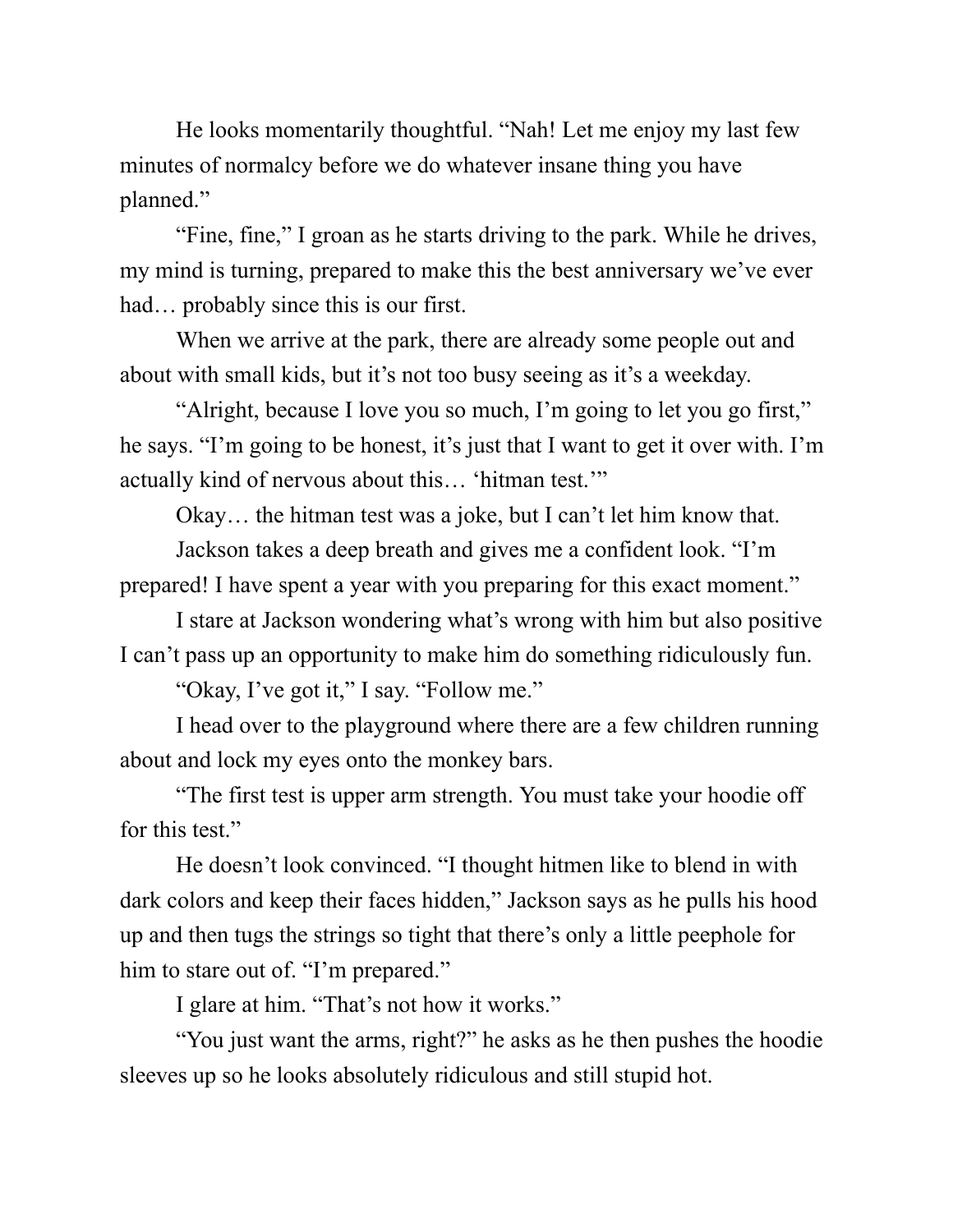"My god, you're beautiful," I breathe.

He snorts as he turns to the monkey bars. "Are you ready?"

"Yes! First test is reaching the other end."

He eyes them before grabbing on. "I'm… I haven't done this since my army days… I'm afraid I'll look like a fool in front of you."

"Sweetheart, you'll never look more foolish than that time I caught you making out with your car."

He looks exasperated. "I wasn't making out with the car!"

"There was lust in your eyes as you fingered that ignition."

"There are *children* around."

"I'm just showing them how not to grow up. Okay. Now you're ready?"

"I'm ready," he says as he reaches up and grabs on.

"Go!"

He drops all of his weight onto the bar as he starts to pull himself forward. The issue is that the bars are made for small children, so his legs are dragging along the ground as he pulls himself through the mulch, leaving two trenches where his feet are being pulled through. All I can see are his eyes through the tiny hole of the hoodie hood as he annihilates the challenge.

"Oh, the *heat*! I can't take this much sexy!" I cry as he continues dragging his legs behind him. When he reaches the other end, he swings into my arms and grabs my face.

"Quickly, Leland, did I pass?" he asks, sounding out of breath.

"This was only the first step of many," I warn him. "You are merely a seed at this point that I must pollinate with my rod."

"No. That's not how seeds work."

"Shh. Who is the motherfucking master?"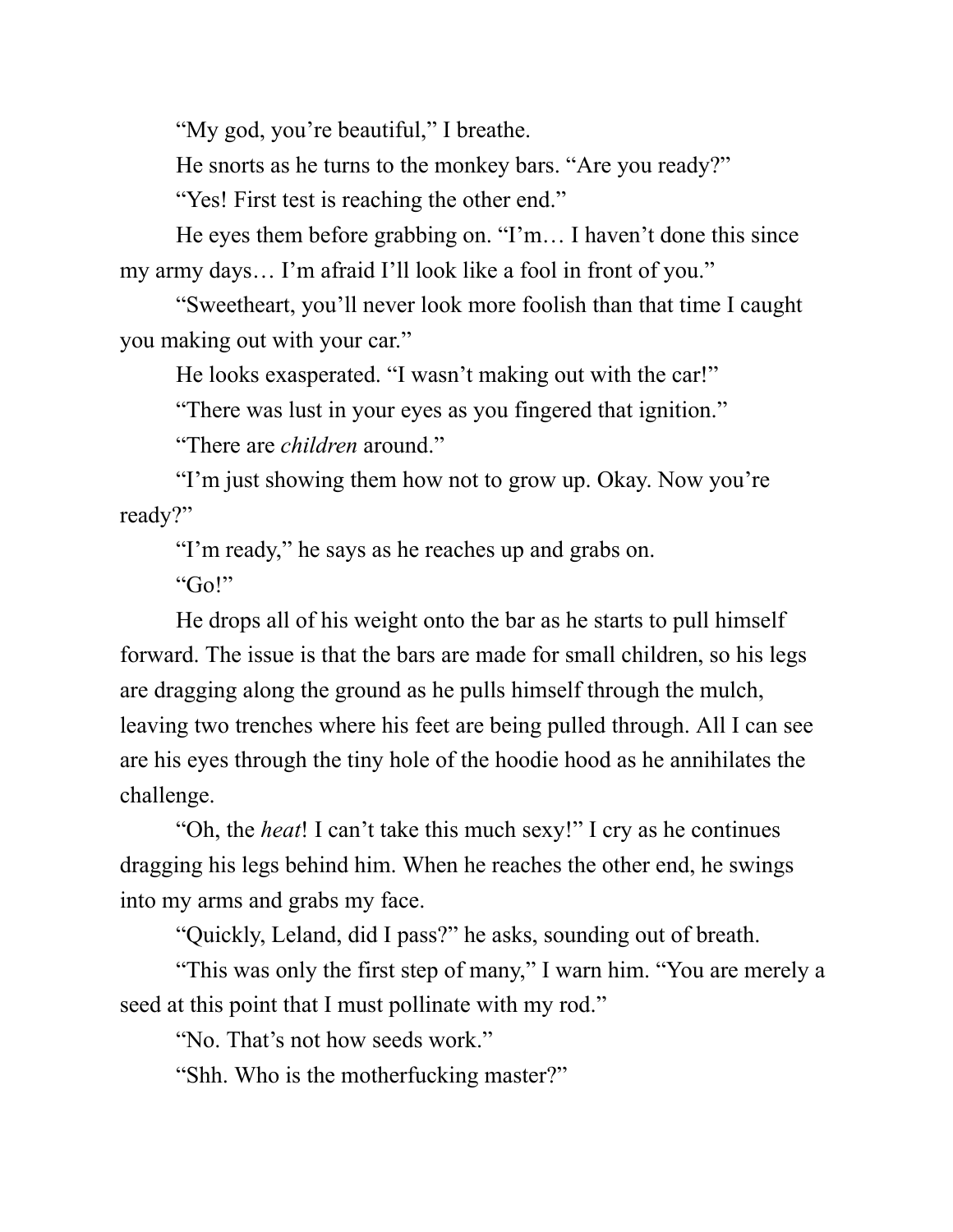"You are, master."

"That's right, I'm the motherfucking master. Next test," I say as I pull him over to the merry-go-round. "Get on, pupil."

He eyes it warily. "Oh no."

"Oh yes."

But as always, he does what I say and clambers onto it before sitting down. "Here will be the greatest test yet. This will test your strength."

"Ooh."

"Your mobility."

"I'm not very bendy," he adds.

"Your stamina."

"No one will ever have as much stamina as you."

"And your butt muscles."

"I do have a nice butt."

"You do. Bend over and show me a little peek… wait, no! I must focus. Now you will face the world's greatest adversary. The *wall*," I cry as I wave over at the little wall. It's made for children and has little foot and hand holds.

"Oh, for fuck's sake."

"Shush, there are little gremlins wandering about," I say as I look around to find parents staring at us in envy.

"I think the parents are horrified. They're very concerned about two grown men doing what we're doing," he says.

"It's alright. We're like almost police officers at this point."

"We're not anything like police officers."

"Jerebear says otherwise. Now stop distracting me, young seed. You must learn."

"Fine, master."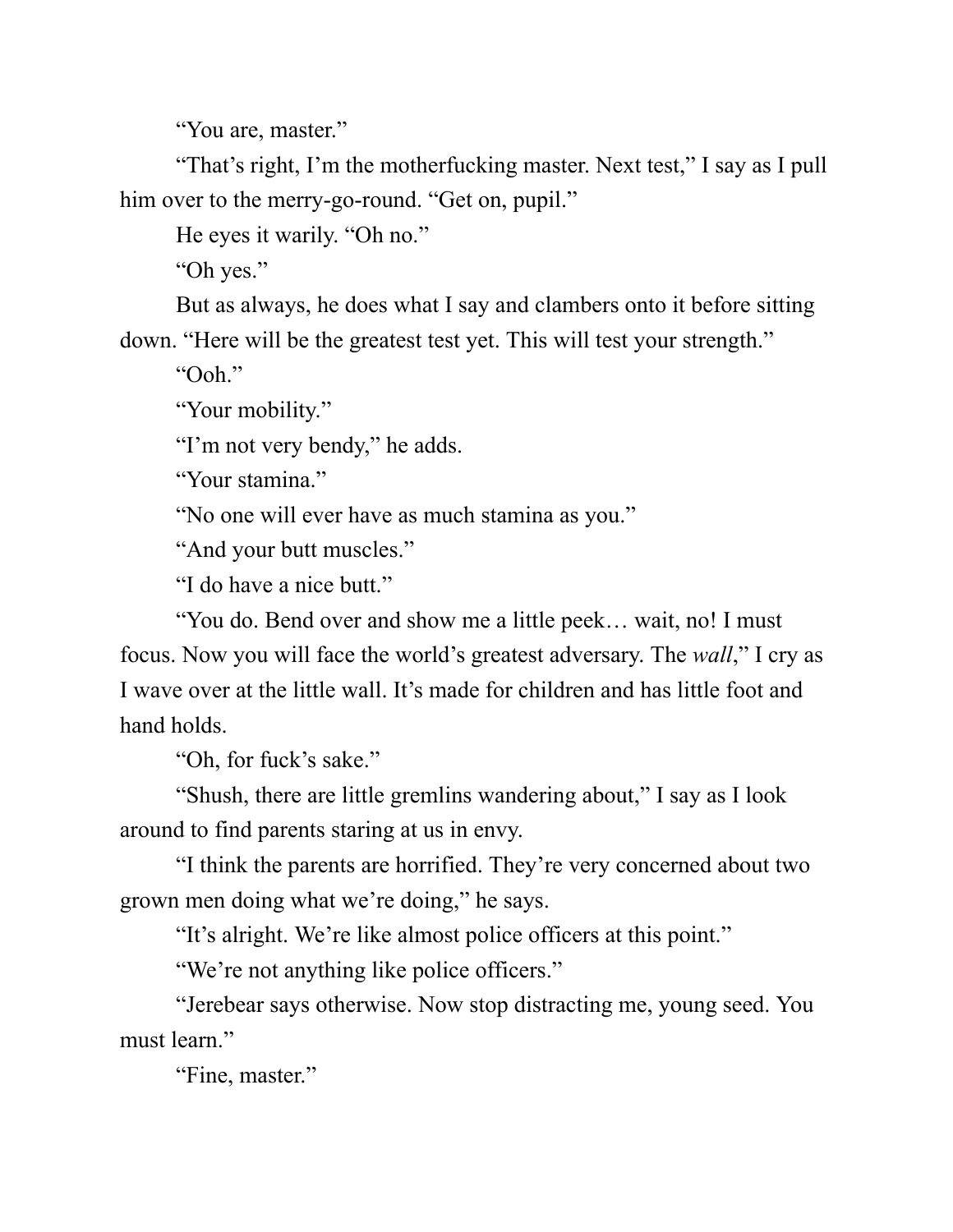"Ready?"

He looks extremely uncertain from what little I can see of him through the hoodie. "Sure?"

"Perfect," I say as I grab one of the handles and start running as I spin it. I may be embarrassed by the extreme pleasure I get over whipping Jackson around on the merry-go-round.

"I'm… going… to… vomit," he groans.

"Hold it in!" I urge as I start spinning it faster. "Now you must take everything you've learned up until now and use it. Now go, my fledgling, fly!"

He waddles off the merry-go-round, moves three feet and quickly staggers to the left. It looks like he's about to go down, so I feel like he needs some encouragement. That's when I notice a pinecone on the ground and sweep it up.

"There are bullets coming for you, avoid them!" I shout as I throw a pinecone at him. It thwacks him right in the back of the leg.

"Jackson, you've been shot in the leg! You must prevail with a single leg!" I yell, but he's having a hard enough time walking straight as it is that when he starts dragging his right leg I truly can't help but wonder why this man even listens to me. Maybe it's the way I'm laughing so hard I can barely breathe as he finally reaches the wall. It's probably only four feet tall but when he slams against it, I realize that it's not at all unlikely that he will be completely incapable of making it up the wall.

I pelt him with another pinecone for added encouragement.

"I'm dying," he cries.

"No, you're so close," I say as he slowly scrambles up the side of the wall before collapsing onto the top platform as he uncinches the hoodie and takes deep breaths.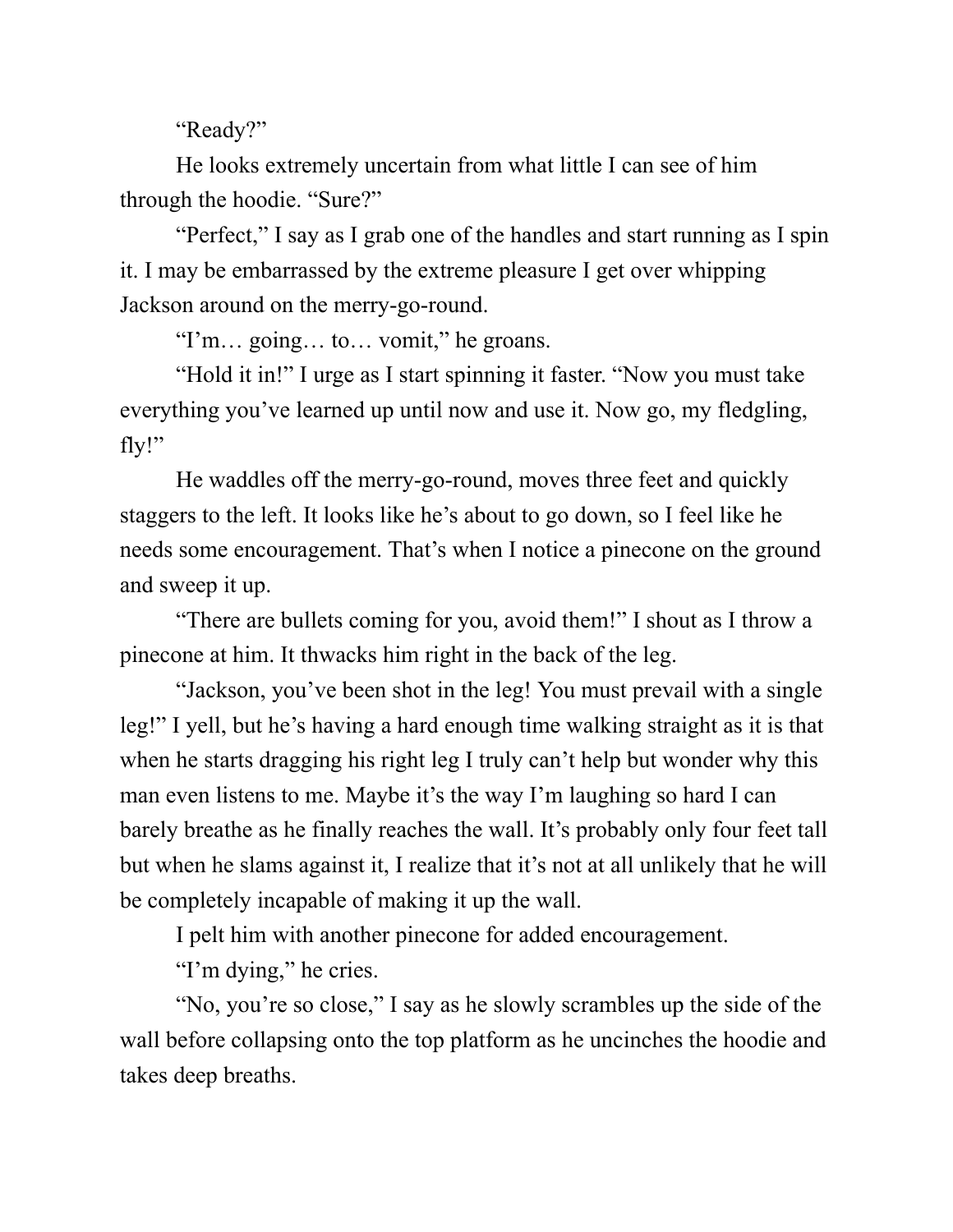I jog over to him and hop up onto the platform before looking down at him. "You made it! You passed the hitman test!"

"I'm dying. I'm going to vomit," he groans.

"From joy? I would too because very few can pass my test. I actually think you're the first. How's it feel?"

"Nauseating," he says. "The world is spinning and my heart is racing."

"That's just because I'm so close to you," I say.

He grins at me even though the green look to his face makes it slightly less romantic. "Maybe."

"I have a confession," I say as I peer down at him.

"Oh good lord. The last time you had a confession you told me you were a hitman."

"This confession is even worse… I was lying about the hitman test. I actually just said it because it sounded exciting."

He grins at me. "I never would have guessed with the realistic hitman test."

"How about we go for that walk along the river now?"

"That sounds nice," he says as he gets up and slides off. That's when he holds his hand over his face, like he's trying to shield himself.

"What are you doing?" I ask.

"I feel like if I even glance at that merry-go-round, I'll be sick," he says.

"I could shoot it for you. Would that make you feel better?"

"No, you can't just shoot things in a children's playground! Why'd you bring your guns?"

I beam at him.

"What?" he asks warily.